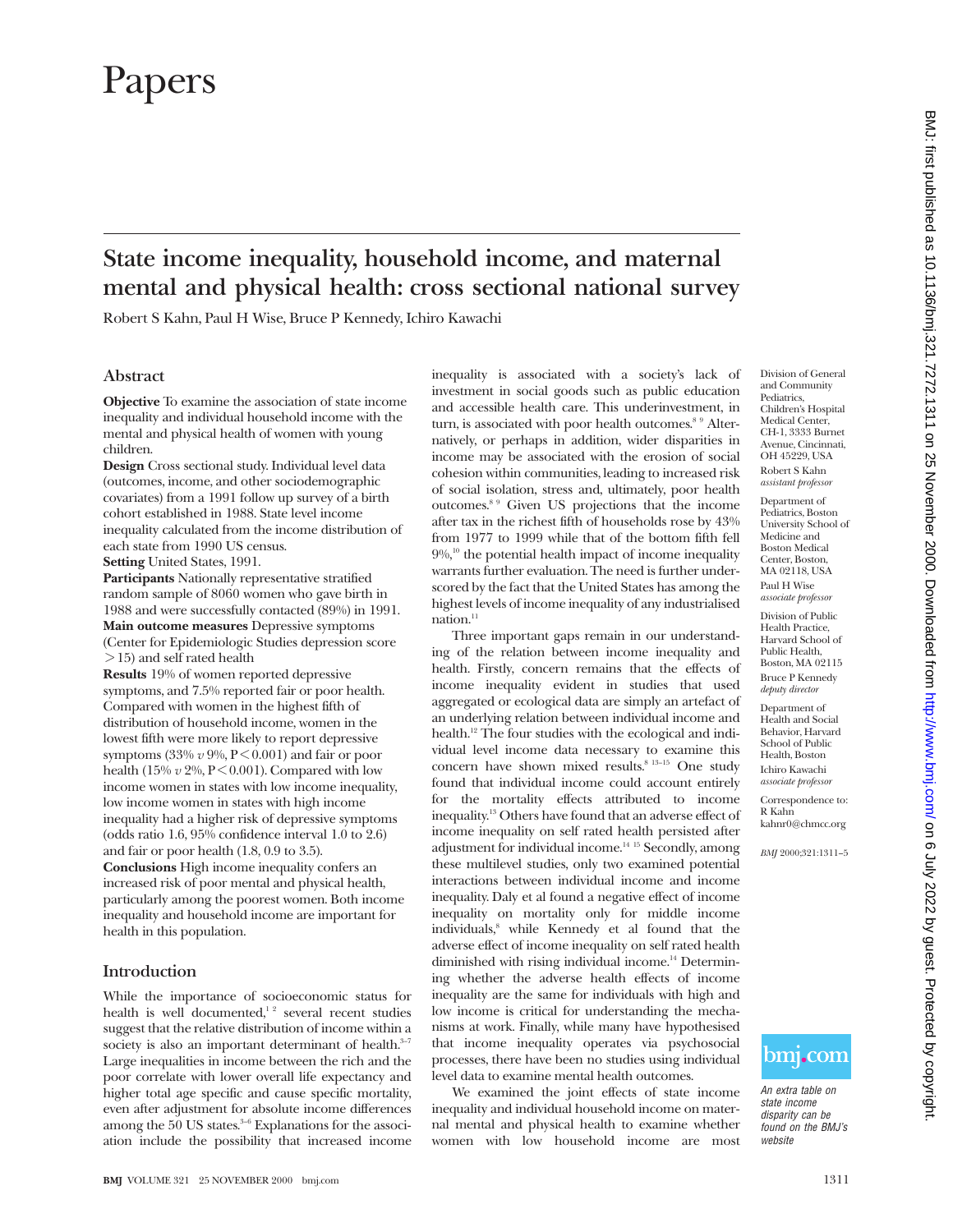vulnerable to high income inequality. We focused on women with young children as they tend to be a population particularly vulnerable to state economic and social welfare policy.<sup>16 17</sup>

#### **Methods**

#### **Sources of data**

The data used in this analysis are from the 1991 longitudinal follow up to the 1988 National Maternal Infant Health Survey. The 1988 study was a national, population based, stratified random sample of 9953 women who gave birth to live babies in 1988. The stratified design oversampled black infants and very low and low birthweight infants. In 1991, 8285 women (89%) with children aged 26 to 48 months were successfully reinterviewed in the longitudinal follow up survey. This analysis used data from the 8060 women whose children still lived with them.

#### **Outcome measures of maternal morbidity**

Symptoms of depression and self reported health were used as measures of maternal morbidity. Depressive symptoms were measured with the Center for Epidemiologic Studies Depression scale. Twenty questions determine how many days in the past week a respondent felt each of a range of positive and negative symptoms. A summary score of 16 or higher is correlated with the presence of clinical depression.<sup>18</sup>

**Table 1** Sociodemographic and health characteristics of nationally representative sample of US women who gave birth in 1988

| Variable                       | No of women | Weighted % | <b>Depressive</b><br>symptoms<br>(weighted %) | Fair or<br>poor health<br>(weighted %) |
|--------------------------------|-------------|------------|-----------------------------------------------|----------------------------------------|
| Maternal age (years):          |             |            |                                               |                                        |
| $15 - 19$                      | 1254        | 12.0       | 28.2***                                       | $9.8*$                                 |
| $20 - 29$                      | 4605        | 59.1       | 19.8                                          | 7.9                                    |
| $\geqslant$ 30                 | 2150        | 28.9       | 13.8                                          | 5.8                                    |
| Marital status:                |             |            |                                               |                                        |
| Married                        | 4588        | 73.2       | $14.2***$                                     | $5.9***$                               |
| Divorced, separated, widowed   | 993         | 11.1       | 28.4                                          | 10.9                                   |
| Never married                  | 2279        | 15.7       | 28.1                                          | 12.8                                   |
| Education:                     |             |            |                                               |                                        |
| Less than high school graduate | 1643        | 17.5       | $33.1***$                                     | $18.0***$                              |
| High school graduate/GED       | 3093        | 36.9       | 21.8                                          | 7.9                                    |
| Beyond high school             | 3273        | 45.6       | 11.5                                          | 3.3                                    |
| Race/ethnicity:                |             |            |                                               |                                        |
| White, non-Hispanic            | 3355        | 70.8       | $15.4***$                                     | $4.9***$                               |
| Black, non-Hispanic            | 3763        | 16.9       | 28.9                                          | 12.2                                   |
| Hispanic                       | 657         | 12.3       | 23.0                                          | 16.3                                   |
| Fifths of income distribution: |             |            |                                               |                                        |
| Lowest                         | 2366        | 19.0       | $33.4***$                                     | $14.9***$                              |
| $\overline{2}$                 | 1628        | 19.1       | 26.3                                          | 11.3                                   |
| 3                              | 1700        | 24.9       | 15.6                                          | 6.3                                    |
| 4                              | 1142        | 17.7       | 11.7                                          | 3.8                                    |
| Highest                        | 1173        | 19.4       | 9.2                                           | 2.1                                    |
| Income inequality:             |             |            |                                               |                                        |
| High (Gini > 0.430)            | 4738        | 56.0       | $20.3***$                                     | $8.5*$                                 |
| Medium (Gini 0.416-0.430)      | 2200        | 27.6       | 19.2                                          | 6.3                                    |
| Low (Gini $\leq 0.415$ )       | 1071        | 16.4       | 14.5                                          | 6.5                                    |
| Depressive symptoms:           |             |            |                                               |                                        |
| $CES-D < 16$                   | 6175        | 80.9       |                                               |                                        |
| $CES-D \geq 16$                | 1834        | 19.1       |                                               |                                        |
| Self rated health:             |             |            |                                               |                                        |
| Excellent, very good, good     | 7108        | 92.5       |                                               |                                        |
| Fair, poor                     | 781         | 7.5        |                                               |                                        |

\*P<0.05, \*\*\*P<0.001 Source: National Center for Health Statistics, 1991 longitudinal follow up to the 1988 National Maternal and Infant Health Survey.

Maternal self report of health status was determined in response to the question "In general, would you say your health is excellent, very good, good, fair, or poor?" For this analysis, we collapsed maternal general health status to form a dichotomous variable  $(0 = \text{excellent},$ very good, good; 1=fair, poor.) Previous work has shown self reported health status to be highly predictive of mortality, independent of health behaviours, comorbid conditions, and access to health care.<sup>19</sup>

#### **Independent variables**

We used the Gini coefficient derived from the Lorenz curve of household income within a state to measure income distribution. The Lorenz curve plots the cumulative share of income held by the cumulative tenths of households ranked from the poorest to the most affluent. If each successive 10% of households held 10% of total income, then the curve would be a diagonal line at 45°. The greater the income disparity between tenths of households, the greater the bowing of the curve away from the diagonal line and the higher the Gini coefficient. The Gini coefficient ranges theoretically from 0.0 (perfect equality) to 1.0 (perfect inequality). The coefficient for each of the fifty states was calculated from data in the 1990 United States census population and housing summary tape file 3A. As some states surveyed only a limited number of women, we grouped states into approximate thirds of "low," "medium," or "high" inequality (see table w1 on the *BMJ*'s website). Each woman was assigned a categorical value based on her state of residence. Annual household income reported by the survey respondents was categorised into fifths (\$10 000, 10-19 999, 20-34 999, 35-49 999, > 50 000). Covariates included categorical variables for age  $( $20, 20-29, \geq 30$  years), marital status (never$ married, married, divorced/separated), education (below high school degree, high school degree, above high school degree), race/ethnicity (non-Hispanic white, non-Hispanic black, Hispanic), and the number of people living in the household.

#### **Analysis**

Initial bivariate analyses examined the associations between maternal morbidity and state income inequality, individual income, race/ethnicity, education, and marital status. The independent contributions of these variables were then determined in multivariate logistic regression analyses. Given our hypothesis that the effect of income disparity would vary by individual income, the multivariate analyses were stratified and run separately for each income group.

As noted, the survey oversampled certain subgroups to enhance the precision of the estimates related to these populations. Disproportionate selection probability in such stratified sampling can result in increased standard errors.20 All analyses used the survey data analysis software, SUDAAN (version 7.5.3, Research Triangle Institute, NC), which accounts for these potential design effects. We also used weights provided by the National Center for Health Statistics to ensure that estimates represented the US distribution of women who gave birth to live babies in 1988. The weights factor in the probability of selection in the stratified design and adjust for potential non-response bias. Though the data combined state level (Gini coefficient) and individual level information, regression analyses used a one level rather than a two level model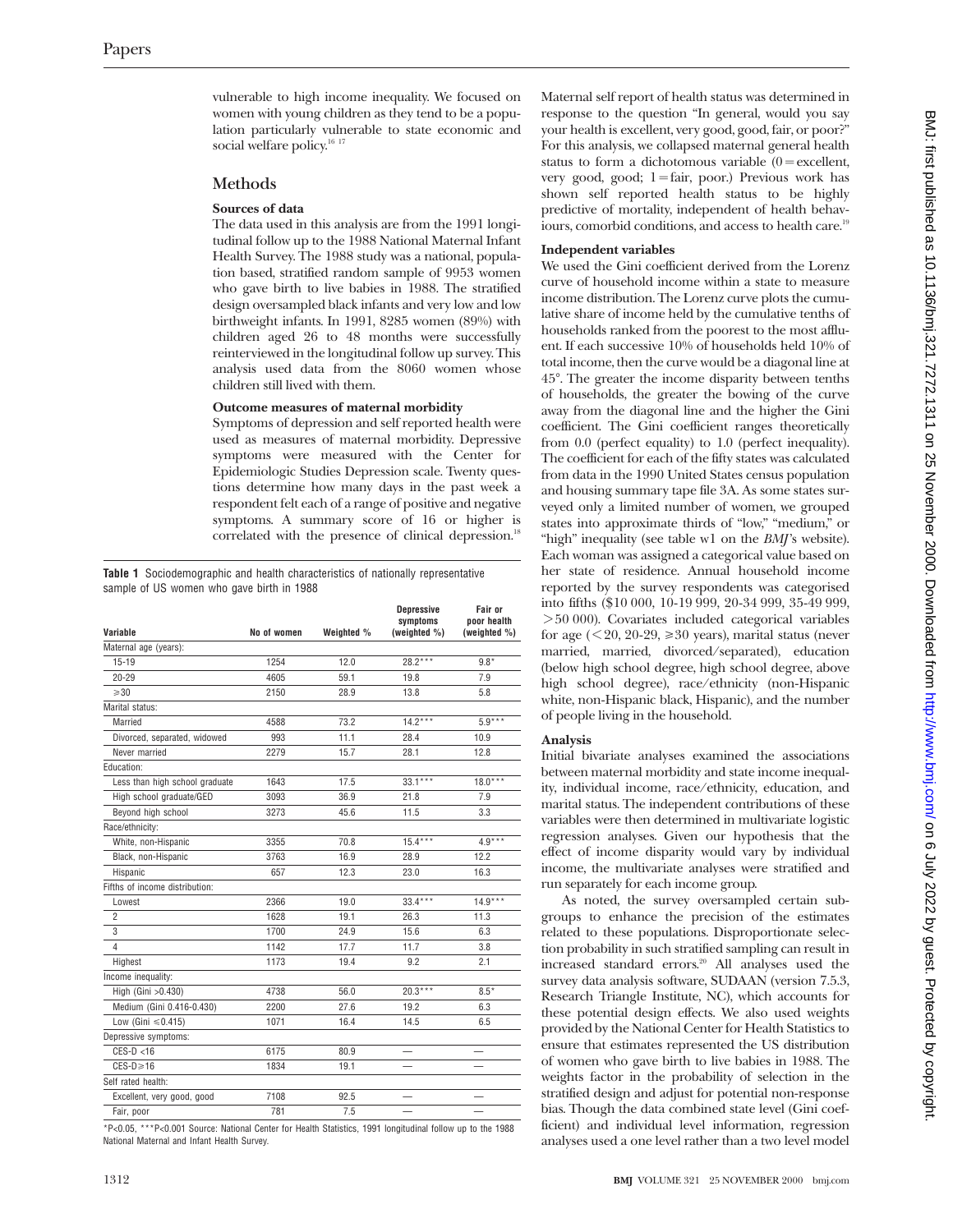

**Fig 1** State income inequality, household income, and maternal depressive symptoms. Effect of income inequality significant (P<0.05) only in lowest fifth of household income



**Fig 2** State income inequality, household income, and self reported

because the survey was designed as a national probability sample of individuals not as a two stage sample of states and individuals.

# **Results**

Table 1 shows the demographic and health characteristics of a nationally representative sample of women who gave birth in 1988. About 19% of women had symptoms of depression and 7.5% of women reported themselves as in fair or poor health. Women who were young, unmarried, less educated, or not white were significantly more likely to have symptoms of depression and to rate themselves as in fair or poor health. A strong gradient was found between lower income and both depressive symptoms and fair or poor health. Women living in states with high income inequality were somewhat more likely to report worse mental and physical health.

Figures 1 and 2 show the associations of fifth of household income and state income inequality with the two maternal outcomes. Compared with women with low income living in more egalitarian states, those living in high inequality states were significantly worse

off in terms of depressive symptoms (34.8% *v* 24.3%,  $P < 0.05$ ) and self rated health (16.9%  $v$  8.9%,  $P < 0.05$ ).

We used multivariate models to determine the independent associations of household income and income inequality with maternal health, adjusted for other individual level sociodemographic factors, including race/ethnicity, education, marital status, age, and household size (table 2). The three models presented respond to the common critique that household income and demographic characteristics probably confound estimates of the effects of income inequality. Model 1 is the effect of income inequality alone, model 2 estimates the effect of state income inequality independent of individual income and vice versa, and model 3 estimates their independent effects adjusted for other key sociodemographic characteristics. The estimates of the association between income inequality and both maternal health outcomes were modestly attenuated by the addition of individual income to the models. Full adjustment for covariates further attenuated the odds ratios, though income inequality remained a significant negative predictor of depressive symptoms.

The effects of income inequality stratified by household income were also examined. Among the poorest women, both high and medium income inequality were associated with an increased risk of depressive symptoms (table 3). A similar relation was observed between income inequality and fair or poor health, though this association was not significant. High income inequality was most strongly associated with depressive symptoms (odds ratio 2.3, 95% confidence interval 1.2 to 4.4) and fair or poor health (2.4, 1.0 to 5.8) among women in the lowest tenth of income distribution.

To estimate the joint association of income inequality and household income, the reference group used was women in the top fifth of income distribution who were living in states with low income inequality.

**Table 2** State income inequality, household income, and risk of depressive symptoms and fair/poor health. Figures are odds ratios (95% confidence intervals)

|                                            | Model 1                     | Model 2                     | Model 3*                    |
|--------------------------------------------|-----------------------------|-----------------------------|-----------------------------|
| <b>Maternal depressive symptoms</b>        |                             |                             |                             |
| State income inequality:                   |                             |                             |                             |
| High (Gini > 0.430)                        | 1.6 $(1.3$ to 2.0)          | 1.4 $(1.1 \text{ to } 1.8)$ | 1.3(1.0 to 1.7)             |
| Medium (Gini 0.416-0.430)                  | 1.5 $(1.2$ to 2.0)          | $1.5$ (1.1 to 1.9)          | 1.4 $(1.1 \text{ to } 1.8)$ |
| Low (Gini $\leq 0.415$ )                   | 1.0                         | 1.0                         | 1.0                         |
| Fifth of distribution of household income: |                             |                             |                             |
| Lowest                                     |                             | 5.4 (4.0 to 7.1)            | 2.7 (1.9 to 3.9)            |
| $\overline{2}$                             |                             | 3.9 (2.9 to 5.2)            | 2.3 (1.7 to 3.2)            |
| 3                                          |                             | 2.0 (1.5 to 2.7)            | $1.5$ (1.1 to 2.0)          |
| $\overline{4}$                             |                             | 1.5 $(1.1$ to 2.1)          | 1.2 $(0.9 \text{ to } 1.8)$ |
| Highest                                    |                             | 1.0                         | 1.0                         |
| Maternal self reported fair/poor health    |                             |                             |                             |
| State income inequality:                   |                             |                             |                             |
| High (Gini > 0.430)                        | $1.5$ (1.1 to 2.1)          | 1.3 (0.9 to 1.8)            | $0.9$ (0.7 to 1.3)          |
| Medium (Gini 0.416-0.430)                  | 1.1 $(0.8 \text{ to } 1.6)$ | $1.0$ (0.7 to $1.5$ )       | $0.9$ (0.6 to 1.3)          |
| Low (Gini $\leq 0.415$ )                   | 1.0                         | 1.0                         | 1.0                         |
| Fifth of distribution of household income: |                             |                             |                             |
| Lowest                                     |                             | 8.5 (5.2 to 13.9)           | $3.6$ (2.0 to 6.5)          |
| $\overline{2}$                             |                             | 6.2 (3.8 to 10.4)           | 3.0 (1.7 to 5.2)            |
| 3                                          |                             | 3.2 (1.9 to 5.5)            | 2.2 (1.2 to 3.8)            |
| $\overline{4}$                             |                             | 1.9 (1.1 to 3.5)            | 1.6 $(0.9 \text{ to } 2.9)$ |
| Highest                                    |                             | 1.0                         | 1.0                         |

\*Adjusted for age, marital status, education, race/ethnicity, and household size.

maternal health. Effect of income inequality significant (P<0.05) only in lowest fifth of household income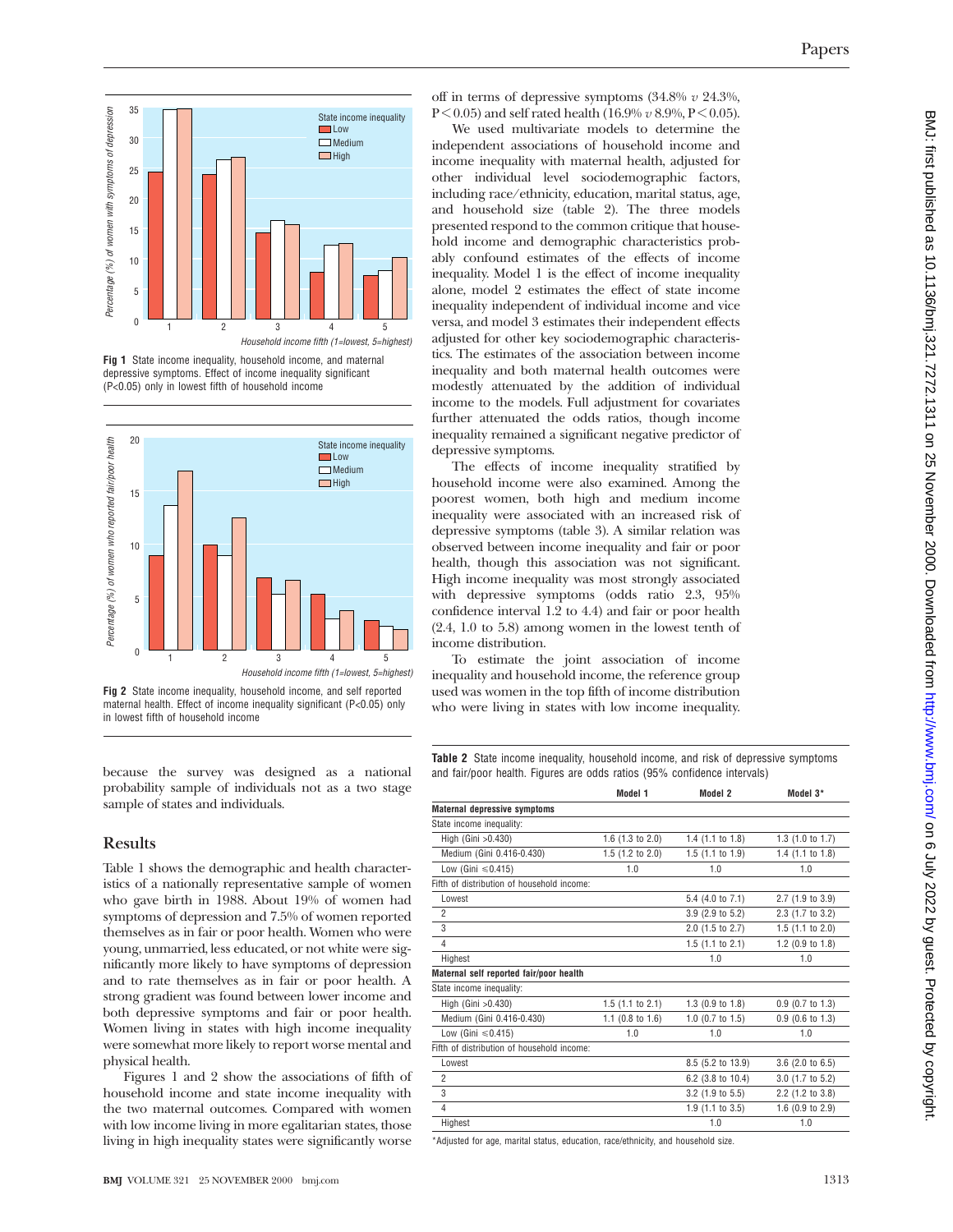| $190,000$ comparing the range $\sqrt{2}$ |                             |                             |                             |                             |                    |
|------------------------------------------|-----------------------------|-----------------------------|-----------------------------|-----------------------------|--------------------|
| State income inequality                  |                             |                             | 3                           | 4                           | 5                  |
| <b>Maternal depressive symptoms</b>      |                             |                             |                             |                             |                    |
| High (Gini > 0.430)                      | 1.7(1.1 to 2.8)             | 1.3 $(0.8 \text{ to } 2.3)$ | $1.0$ (0.6 to $1.6$ )       | 1.4 $(0.7 \text{ to } 2.9)$ | $1.3$ (0.6 to 2.9) |
| Med (Gini 0.416-0.430)                   | $1.8$ (1.1 to 3.0)          | $1.3$ (0.7 to 2.3)          | 1.2 $(0.7 \text{ to } 2.0)$ | 1.8 (0.9 to 3.8)            | 1.1 (0.5 to 2.7)   |
| Low (Gini $\leq 0.415$ )                 | 1.0                         | 1.0                         | 1.0                         | 1.0                         | 1.0                |
| Maternal self reported fair/poor health  |                             |                             |                             |                             |                    |
| High (Gini > 0.430)                      | $1.8$ (0.9 to 3.5)          | 1.2 $(0.6 \text{ to } 2.5)$ | $0.7$ (0.4 to 1.4)          | $0.5$ (0.2 to 1.4)          | $0.5$ (0.1 to 1.5) |
| Med (Gini 0.416-0.430)                   | 1.8 $(0.9 \text{ to } 3.7)$ | $1.0$ (0.5 to 2.2)          | $0.7$ (0.4 to 1.5)          | $0.6$ (0.2 to 1.7)          | $0.5$ (0.1 to 2.3) |
| Low (Gini $\leq 0.415$ )                 | 1.0                         | 1.0                         | 1.0                         | 1.0                         | 1.0                |

**Table 3** State income inequality and health outcomes stratified by fifth of distribution of household income\*. Figures are odds ratios (95% confidence intervals)

\*Adjusted for age, marital status, education, race/ethnicity, and household size.

Compared with this group, women in the lowest fifth of income distribution who also lived in high inequality states were significantly more likely to have depressive symptoms (3.6, 1.8 to 7.3) but not more likely to be in fair or poor health (2.3, 0.8 to 6.5) after adjustment for covariates. Consistent with the bivariate results in figure 2, certain health advantages could conceivably accrue to women in the top fifth of income distribution in high inequality states, particularly if the mechanisms at work were based more on structural than psychosocial processes. In an exploratory analysis, we used this group (top fifth, high inequality) as the reference group. Compared with this reference group the poorest women in high inequality states were more likely to be in fair or poor health (4.3, 2.0 to 9.3).

#### **Discussion**

High state income inequality is associated with poorer mental and physical health in women with young children, these associations being most pronounced in women with low incomes. In our study high state income inequality was associated with a 60% greater risk of depressive symptoms and an 80% greater risk of fair or poor health among women already substantially worse off because of low household income.

Our findings show the joint influence of high income inequality and low individual income on health. Studies of income inequality that use ecological data have not had the capacity to discern the unique effects of individual income,<sup>12</sup> while studies of income that use individual level data often fail to examine broader contextual influences.<sup>21 22</sup> Among multilevel studies, only one reported that both income inequality and individual income increase the risk of poor health. Kennedy et al found that high income inequality significantly increased the odds of fair or poor health among those adults already at two to threefold greater risk because of low individual income<sup>14</sup>; however, high income inequality was not associated with adverse health among those in the top income bracket in that study ( $> $35,000$  (about £23,000)). Fiscella and Franks found no independent effect of income inequality on mortality but did not explore potential interaction effects.13 Daley et al found an adverse effect of income inequality on adult mortality among middle income adults but did not report the effects of individual income.8 Our results suggest the need for more concerted efforts to explore the combined effects of income inequality and individual income.

The need for a more balanced approach is underscored by the fact that the poorest fifth of families in the United States face both relative and absolute

poverty. From 1968 to 1997 their relative income position worsened as the average income of the richest fifth of households rose from 10.2 to 13.6 times their own.23 During the same period their mean income remained essentially equal to the US poverty line. Given that the US poverty threshold is not updated for rising standards of living, the living conditions of the poor often reflect absolute deprivation: 11% report not having enough food to eat, 39% report living conditions with rats, mice, or cockroaches, and 20% report not seeking needed medical care.<sup>24 25</sup> Ultimately, the suggestion that relative inequality matters for health should not detract from the continuing importance of absolute deprivation for young families.

#### **Possible mechanisms**

The mechanisms by which income inequality influences maternal mental and physical health are not clear, although several pathways are possible. Consistent with the hypothesis that income inequality is associated with systematic underinvestment in social infrastructure, Kaplan et al found high correlations between income inequality and such indicators as state per capita medical care expenditure and unemployment.<sup>5</sup> Medical care and labour markets that poorly accommodate women with young children might offer mechanisms by which income inequality operates in this population. More generally, income inequality has been correlated with women's level of political participation (for example, voter turnout, representation in elected office) and economic autonomy (for example, access to health insurance, business ownership) at the state level.<sup>26</sup> Truncated political and economic opportunities for women in states with high income inequality may ultimately lead to the poor health of women, including low income mothers with young children.

An alternative pathway suggests a mediating role for social isolation and psychosocial processes. Kawachi et al found a strong correlation between income inequality and two measures of social capital: social mistrust and group membership.<sup>27</sup> Thus, income inequality might increase social isolation, which has been found to be a powerful predictor of poor mental and physical health.28 The increased risk of depression among low income women in high inequality states may reflect such increased social isolation. The failure to find a significant association between income inequality and women with higher income, however, suggests caution in generalising the negative effects of income inequality on social cohesion and psychosocial processes; a fraying social fabric may still have its greatest adverse effects among the poor. Importantly, these data cannot discern whether the additional risk of